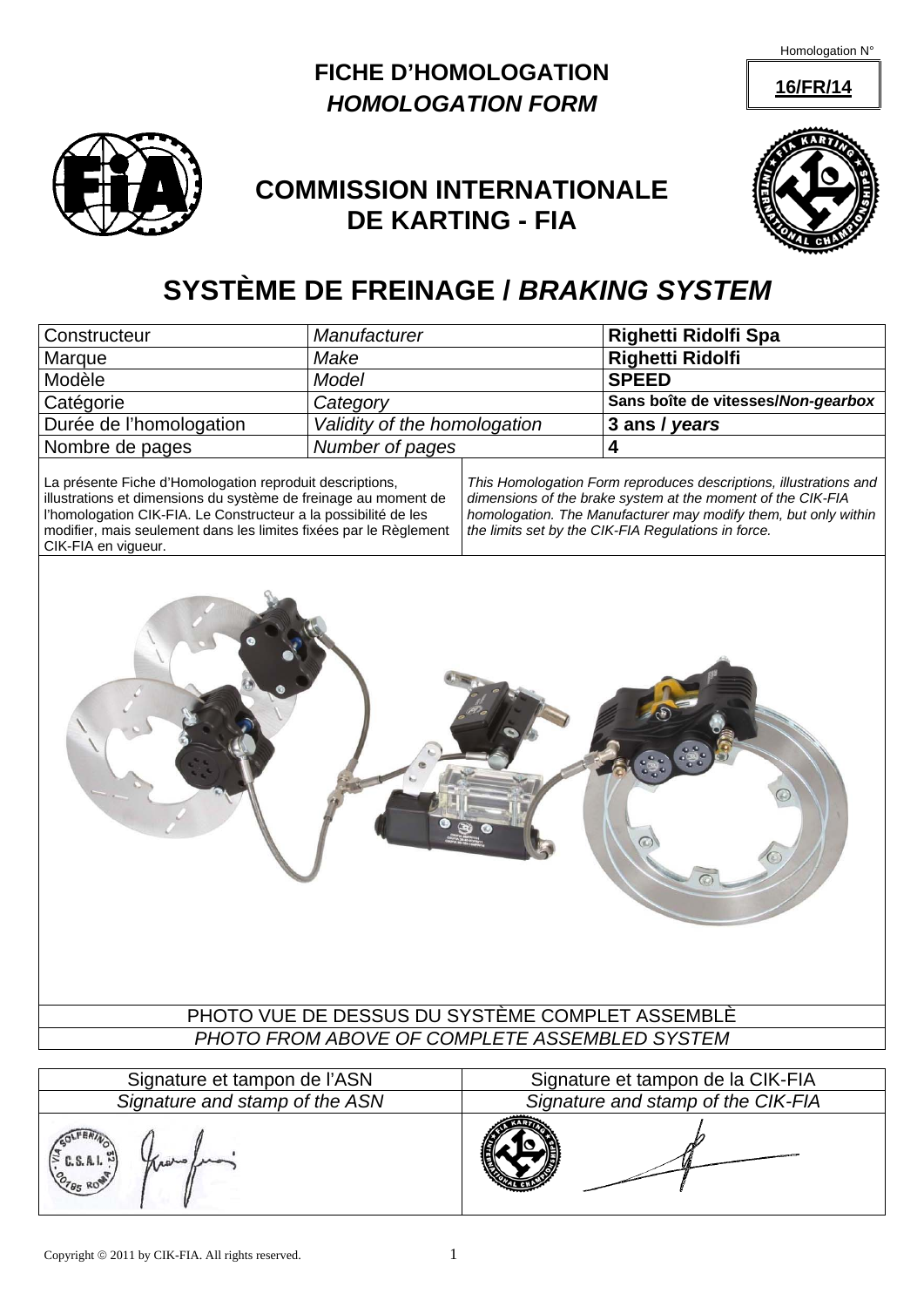#### Homologation N°

**16/FR/14**



**Le dessin technique doit montrer : Maître-cylindre, régulateur, répartiteur, tuyaux, étriers, plaquettes et disques (numérotation selon table ci-dessous)** 

*The technical drawing must show the following: Master-cylinder, regulator, distributor, lines, calipers, pads and discs (with numbering according table below)*

| N°             | DÉSIGNATION (en français)    | <b>DESIGNATION</b> (in english) | Référence catalogue                  |
|----------------|------------------------------|---------------------------------|--------------------------------------|
|                |                              |                                 | <b>Catalogue reference</b><br>number |
| $1 - 5$        | <b>DISQUE DE FREIN AVANT</b> | <b>FRONT BRAKE DISC</b>         | K447-150                             |
| $\overline{2}$ | PLAQUETTES DE FREIN AVANT    | <b>FRONT BRAKE PAD</b>          | KB082                                |
| $\mathbf{3}$   | PINCE DE FREIN AVANT DX      | <b>FRONT CALIPER DX</b>         | <b>KB098D</b>                        |
| $\overline{4}$ | <b>TUBE DE FREIN</b>         | <b>BRAKE PIPE</b>               | KT306T                               |
| 6              | PINCE DE FREIN AVANT SX      | <b>FRONT CALIPER SX</b>         | <b>KB098S</b>                        |
| $\overline{7}$ | POMPE DE FREIN AVANT         | <b>FRONT BRAKE PUMP</b>         | <b>KB078</b>                         |
| 8              | POMPE DE FREIN ARRIERE       | <b>REAR BRAKE PUMP</b>          | KB030                                |
| 9              | TUBE DE FREIN                | <b>BRAKE PIPE</b>               | <b>KT308T</b>                        |
| 10             | PLAQUETTES DE FREIN ARRIERE  | REAR BRAKE PAD                  | K183                                 |
| 11             | DISQUE DE FREIN ARRIERE      | <b>REAR BRAKE DISC</b>          | K <sub>239</sub>                     |
| 12             | PINCE DE FREIN ARRIERE       | <b>REAR CALIPER</b>             | <b>KB101</b>                         |

Copyright  $@ 2011$  by CIK-FIA. All rights reserved.  $2$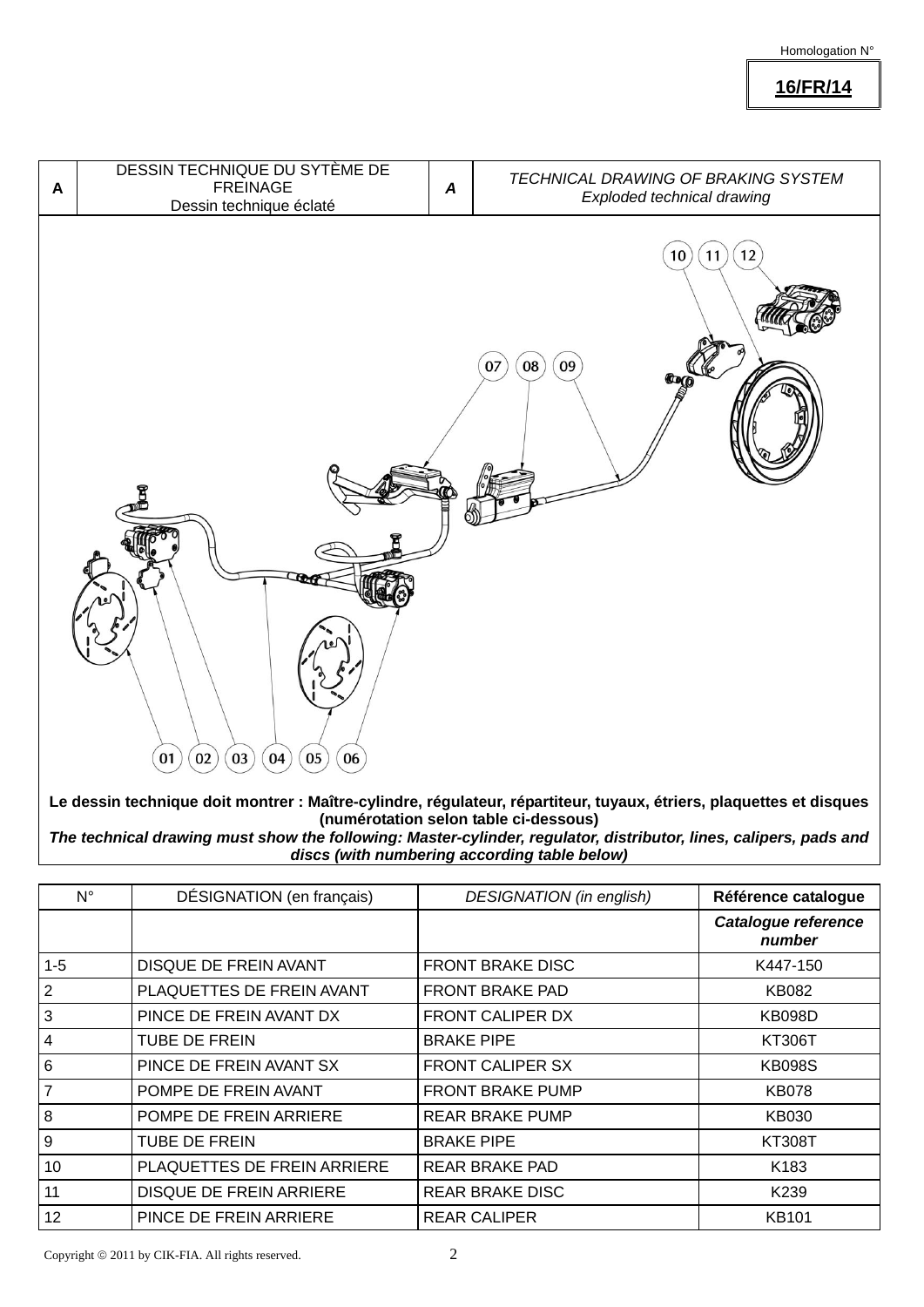## **16/FR/14**

| B | DESCRIPTION TECHNIQUE DU SYTÈME DE<br><b>FREINAGE</b>                             |                                    |                                                    |                                    | TECHNICAL DESCRIPTION OF BRAKING SYSTEM |                           |  |
|---|-----------------------------------------------------------------------------------|------------------------------------|----------------------------------------------------|------------------------------------|-----------------------------------------|---------------------------|--|
|   | Régulateur de freinage<br><b>Braking regulator</b>                                |                                    | oui / yes<br>Emplacement<br>non $/$ no<br>Location |                                    |                                         |                           |  |
|   |                                                                                   |                                    | <b>Avant / Front</b>                               |                                    | Arrière / Rear                          |                           |  |
|   | Nombre de maîtres-cylindres<br>Number of master cylinders                         | <u>1</u>                           |                                                    |                                    | <u>1</u>                                |                           |  |
|   | Alésage Ø<br>Bore Ø                                                               | $13$ mm                            |                                                    |                                    | 22,2<br>mm                              |                           |  |
|   | Nombre de pistons<br>Number of pistons                                            | 1                                  |                                                    | Par étrier<br>Per caliper          | $\overline{4}$                          | Par étrier<br>Per caliper |  |
|   | Alésage Ø de l'étrier<br>Caliper bore Ø                                           | $25$ mm                            |                                                    |                                    | 19-22,2 mm                              |                           |  |
|   | Nombre de plaquettes<br>Number of pads                                            | $\overline{2}$                     |                                                    | Par étrier<br>Per caliper          | $\overline{2}$                          | Par étrier<br>Per caliper |  |
|   | Nombre d'étriers<br>Number of calipers                                            | $\mathbf{1}$                       |                                                    | Par roue<br>Per wheel              | $\mathbf{1}$                            |                           |  |
|   | Matériau des étriers<br>Caliper material                                          | <b>ALU</b>                         |                                                    |                                    | <b>ALU</b>                              |                           |  |
|   | Disques ventilés<br>Ventilated discs                                              | oui / yes<br>$\boxtimes$<br>non/no |                                                    | oui / yes<br>$\boxtimes$<br>non/no |                                         |                           |  |
|   | Épaisseur du disque neuf<br>Thickness of new disc                                 | $3 \text{ mm}$                     |                                                    | $+/- 1$ mm                         | $17$ mm                                 | $+/- 1$ mm                |  |
|   | Ø extérieur du disque<br>External Ø of the disc                                   | 150 mm                             |                                                    | $+/- 1.5$ mm                       | 200 mm                                  | $+/- 1.5$ mm              |  |
|   | Ø extérieur de frottement<br>des plaquettes<br>External Ø of pads rubbing surface | 149 mm                             |                                                    | $+/- 1.5$ mm                       | 199 mm                                  | $+/- 1.5$ mm              |  |
|   | Ø intérieur de frottement des<br>plaquettes<br>Internal Ø of pads rubbing surface | 89 mm                              |                                                    | $+/- 1.5$ mm                       | 135 mm                                  | $+/- 1.5$ mm              |  |
|   | Longueur hors-tout des plaquettes<br>Overall length of the pads                   | 60 mm                              |                                                    | $+/- 1.5$ mm                       | <b>90 mm</b>                            | $+/- 1.5$ mm              |  |

**Photo du frein avant : étriers et disques seulement**  *Photo of front brake: calipers and discs only* 

**Photo du frein arrière : étrier(s) et disque(s) seulement**  *Photo of rear brake: caliper(s) and disc(s) only* 



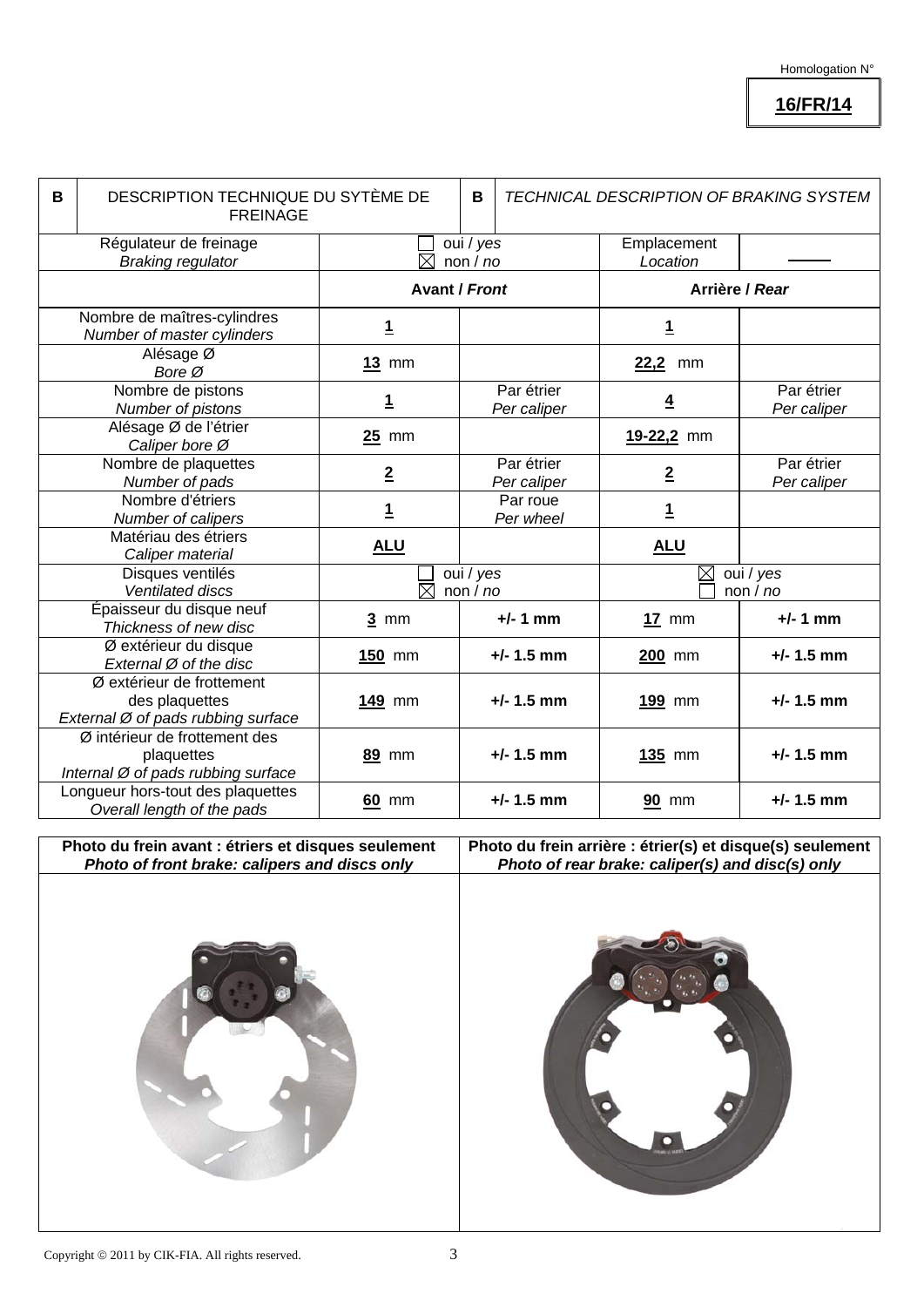### Homologation N°

**16/FR/14**